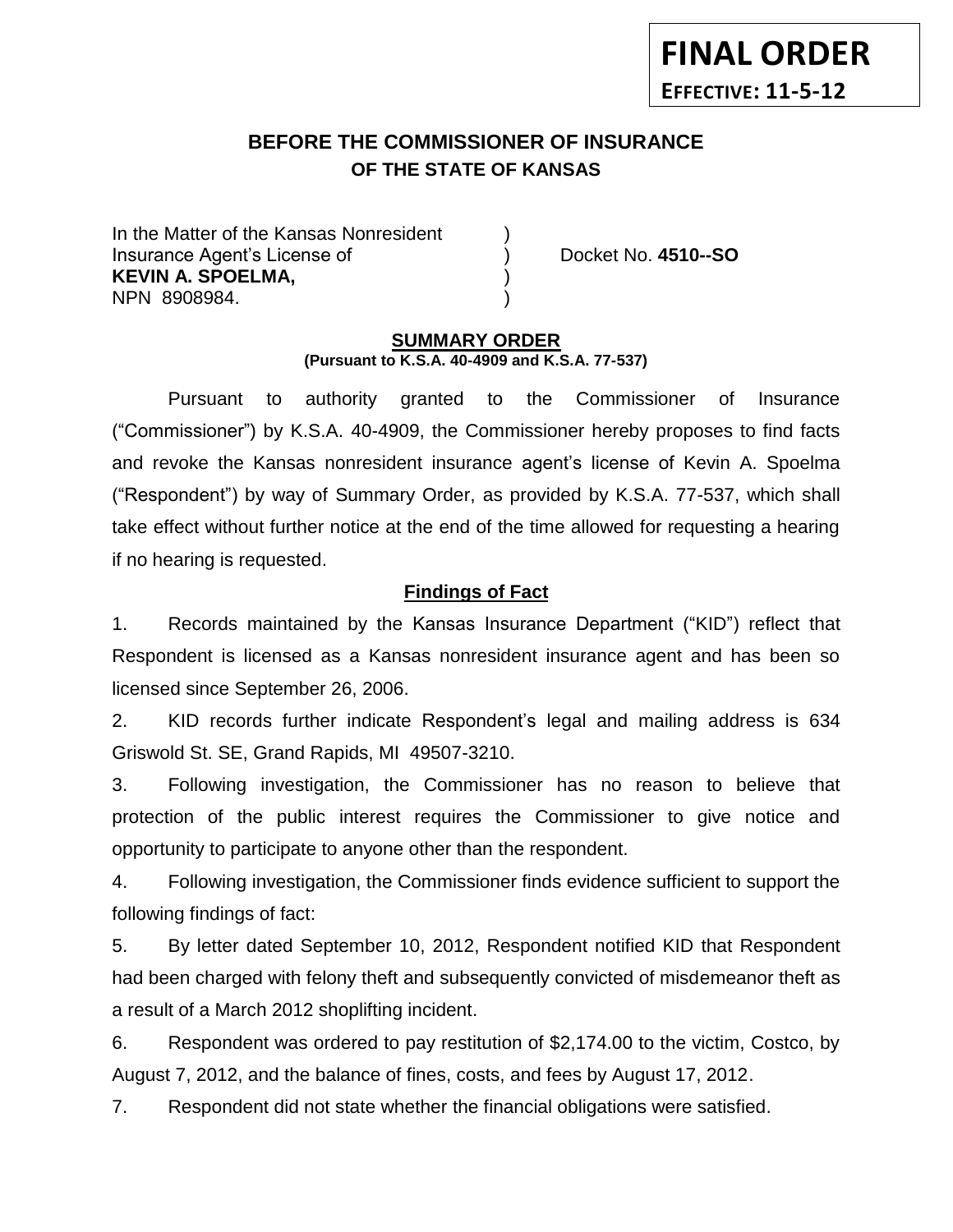### **Applicable Law**

#### 8. K.S.A. 2011 Supp. 40-4909(a) provides, in relevant part:

"The commissioner may deny, suspend, revoke or refuse renewal of any license issued under this act if the commissioner finds that the applicant or license holder has: . . .

(6) Been convicted of a misdemeanor or felony. . . .

(8) Used any fraudulent, coercive, or dishonest practice, or demonstrated any incompetence, untrustworthiness or financial irresponsibility in the conduct of business in this state or elsewhere." K.S.A. 2010 Supp. 40- 4909(a).

9. "In addition, the commissioner may suspend, revoke or refuse renewal of any license issued under this act if the commissioner finds that the interests of the insurer or the insurable interests of the public are not properly served under such license." K.S.A. 2011 Supp. 40-4909(b).

# **Conclusions of Law**

10. The Commissioner has jurisdiction over Respondent as well as the subject matter of this proceeding, and such proceeding is held in the public interest.

11. The Commissioner finds that Respondent's license may be revoked or suspended pursuant to K.S.A. 40-4909(a)(6) because Respondent has been convicted of misdemeanor theft, the value of which was sufficient to constitute a felony.

12. The Commissioner also finds that Respondent's license may be revoked or suspended pursuant to K.S.A. 40-4909(a)(8) because the conviction establishes that Respondent has committed a dishonest act.

13. Based on the foregoing findings, the Commissioner concludes that sufficient grounds exist for the revocation of Respondent's insurance agent's license pursuant to K.S.A. 40-4909(a).

14. In addition, the Commissioner concludes that Respondent's insurance agent's license may be revoked pursuant to K.S.A. 40-4909(b) because it is not serving the interests of the insurer or the insurable interests of the public.

15. Based on the facts and circumstances set forth herein, it appears that the use of summary proceedings in this matter is appropriate, in accordance with the provisions

2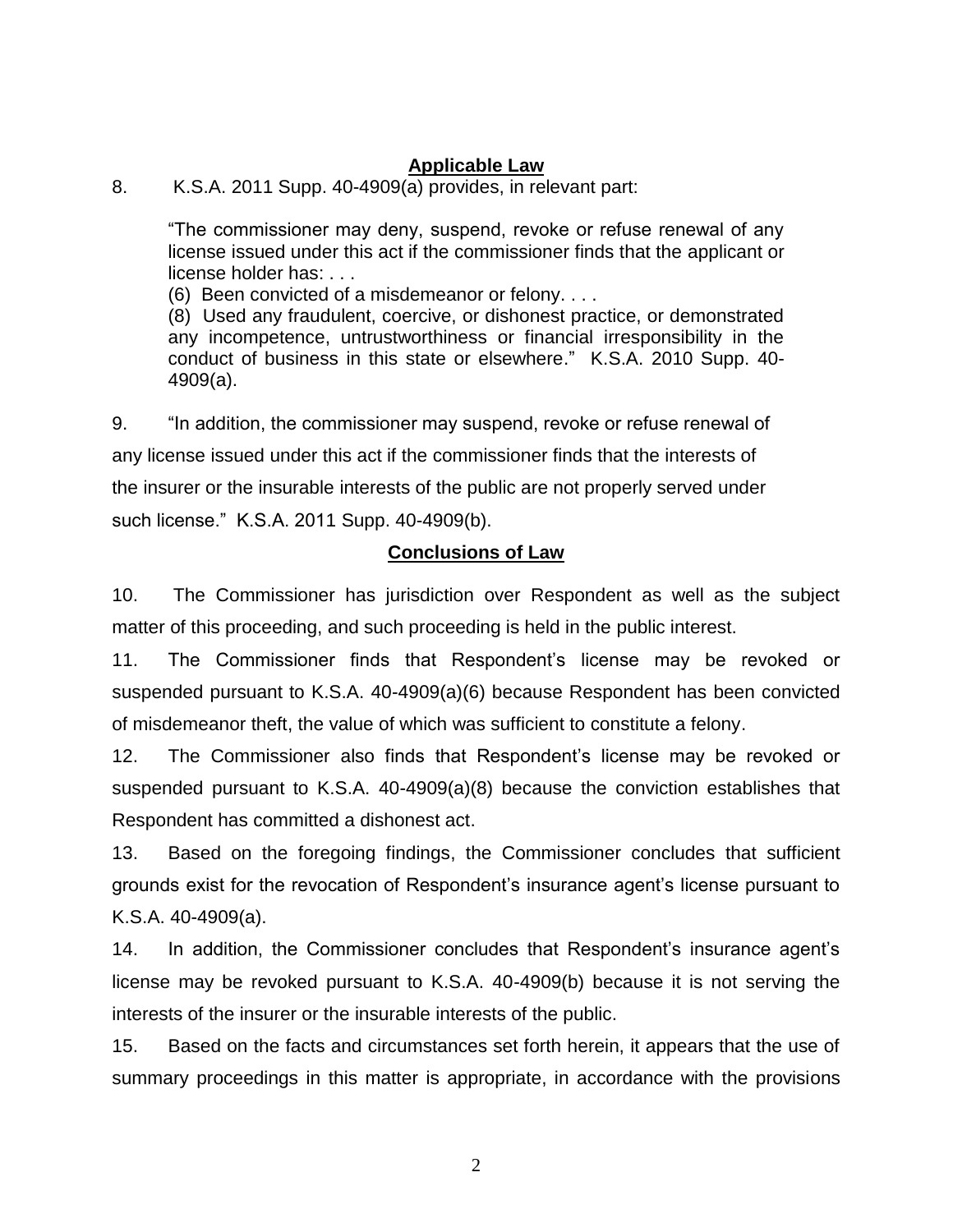set forth in K.S.A. 77-537(a), in that the use of summary proceedings does not violate any provision of the law, the protection of the public interest does not require the KID to give notice and opportunity to participate to persons other than Respondent, and after investigation, KID believes in good faith that the allegations will be supported to the applicable standard of proof.

#### **Policy to be Served**

16. Before issuing an insurance agent license, the Commissioner must determine that the applicant is qualified and has not committed any act that would be grounds for denial, suspension, or revocation. K.S.A. 40-4905(b). Further, the Commissioner may revoke any license issued under the Insurance Agents Licensing Act if the Commissioner finds that the interests of the insurer or the insurable interests of the public are not properly served under the license. K.S.A. 49-4909(b). The following action is necessary and appropriate to promote the security and integrity of the insurance business and protect insurance consumers by licensing, or continuing to license, persons or entities to sell, solicit, or negotiate insurance in the State of Kansas only if their conduct indicates they are both qualified and trustworthy.

**IT IS THEREFORE ORDERED BY THE COMMISSIONER OF INSURANCE THAT** the Kansas nonresident insurance agent's license of **KEVIN A. SPOELMA** is hereby **REVOKED**, and on and after the effective date of this order, **KEVIN A. SPOELMA** shall not engage in the sale, solicitation, or negotiation of insurance, do any act toward the sale, solicitation, or negotiation of insurance, and/or receive compensation deriving from the sale, solicitation, or negotiation of insurance conducted on and after the effective date of this order in Kansas or with respect to Kansas risks.

It is further ordered, pursuant to K.S.A. 77-415(b)(2)(A), that this order is designated by KID as precedent.

#### **IT IS SO ORDERED THIS \_\_17th\_\_ DAY OF OCTOBER 2012, IN THE CITY OF TOPEKA, COUNTY OF SHAWNEE, STATE OF KANSAS.**

3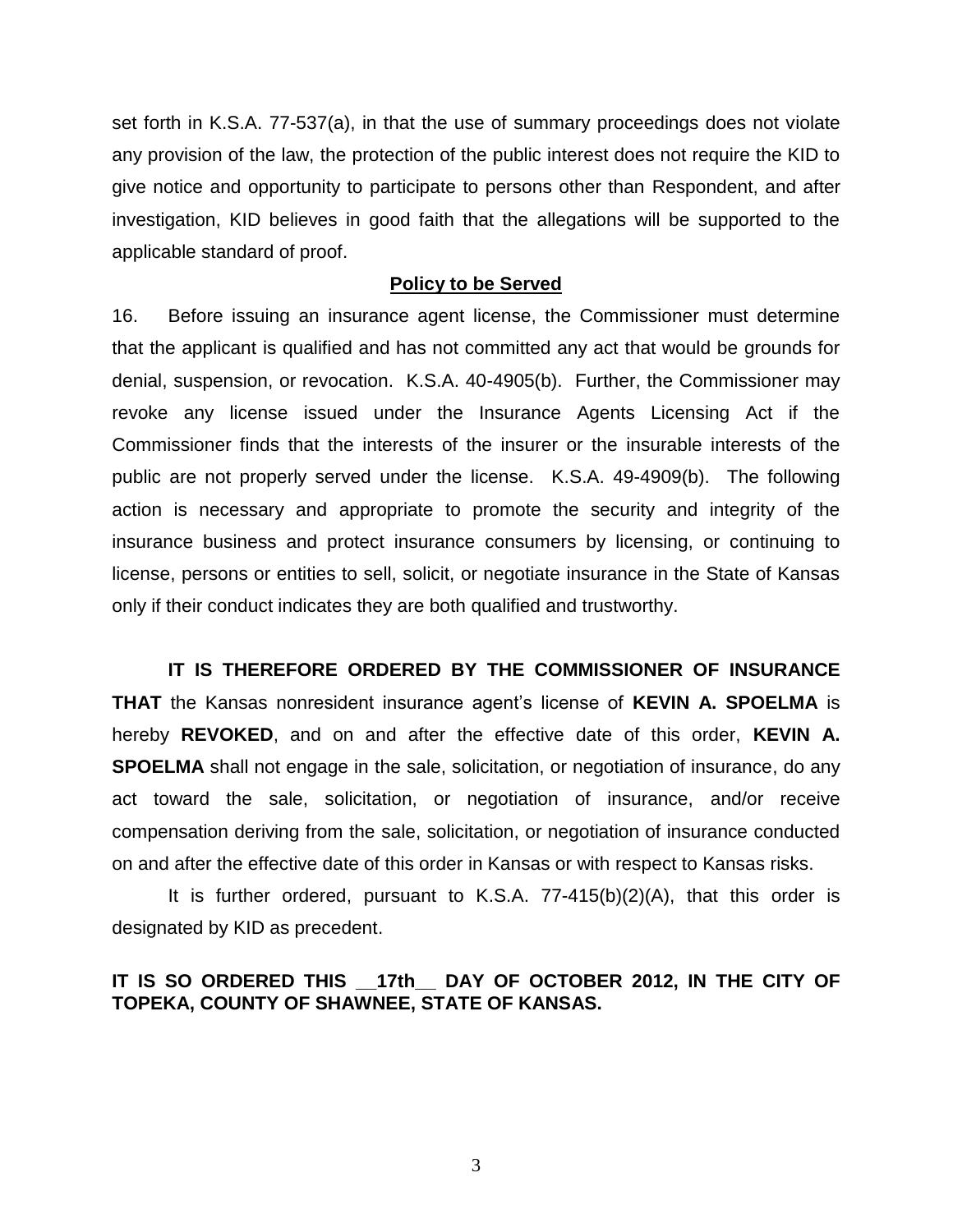

\_/s/ Sandy Praeger\_\_\_\_\_\_\_\_\_\_\_\_\_\_\_\_ Sandy Praeger Commissioner of Insurance

BY:

/s/ Zachary J.C. Anshutz Zachary J.C. Anshutz General Counsel

# **NOTICE OF RIGHTS TO HEARING AND REVIEW**

**Within fifteen (15) days of the date of service of this Summary Order, Respondent** may submit a written request for a hearing pursuant to K.S.A. 77-537 and K.S.A. 77-542. Any request for a hearing should be addressed to the following:

Zachary J.C. Anshutz, General Counsel Kansas Insurance Department 420 S.W.  $9<sup>th</sup>$  Street Topeka, Kansas 66612

If a hearing is requested, the Kansas Insurance Department will serve notice of the time and place of the hearing and information on procedures, right of representation, and other rights of parties relating to the conduct of the hearing.

**If a hearing is not requested in the time and manner stated above, this Summary Order shall become effective as a Final Order upon the expiration of time for requesting a hearing.** In the event Respondent files a Petition for Judicial Review, pursuant to K.S.A. 77-613(e), the agency officer to be served on behalf of the Kansas Insurance Department is

Zachary J.C. Anshutz, General Counsel Kansas Insurance Department 420 S.W. 9<sup>th</sup> Street Topeka, Kansas 66612